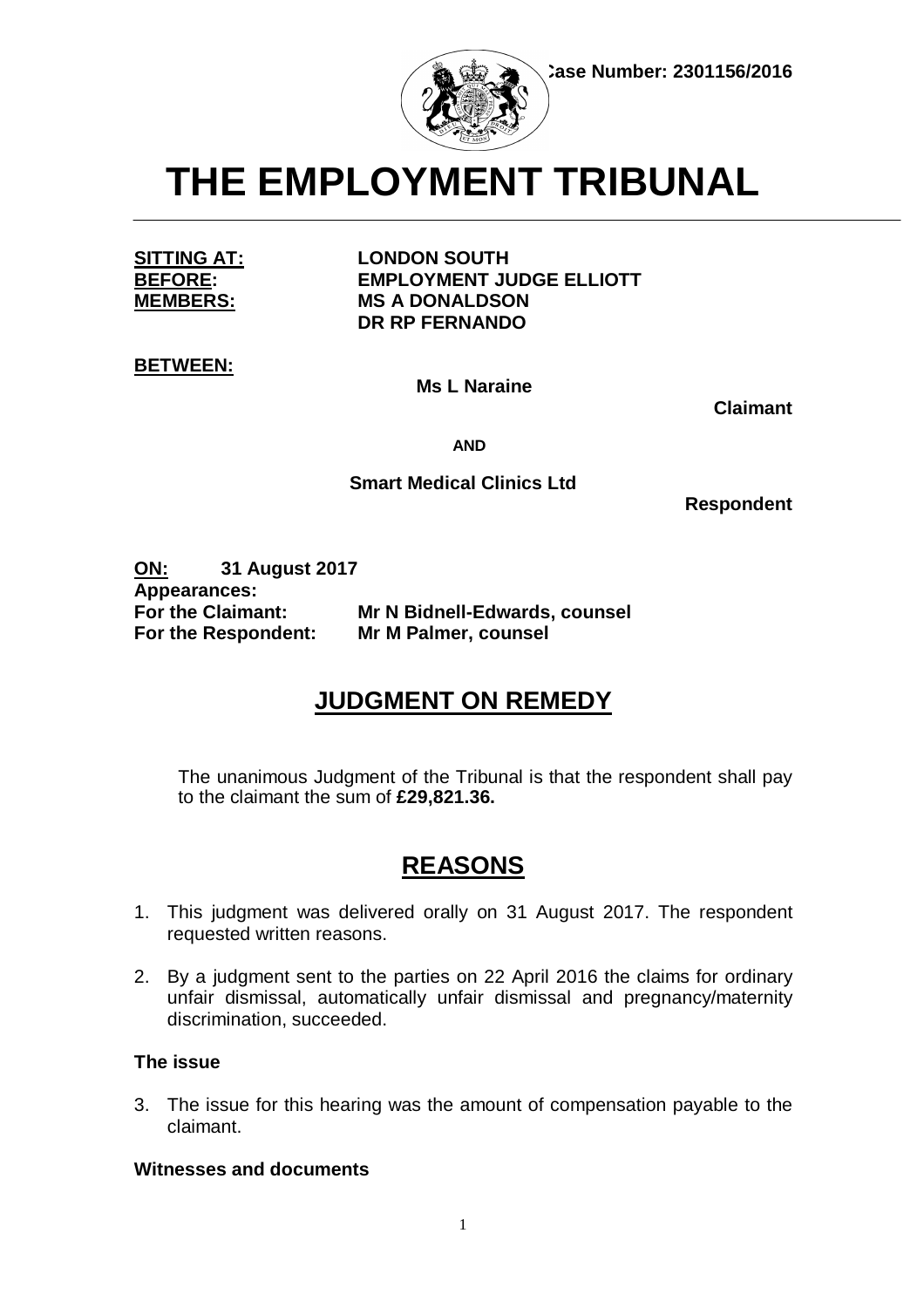- 4. We heard from the claimant and for the respondent we heard from Mr Mike Parker.
- 5. We had our original documents from the liability hearing and a remedies bundle of about 600 pages.
- 6. We had a skeleton argument from the claimant and oral submissions from both parties.

## **Findings related to remedy**

- 7. The claimant's period of service, based on our findings on liability, was from 9 December 2013 to 24 March 2016, a period of two complete years. She was for all practical and non-regulatory purposes the practice manager at the Wandsworth GP practice.
- 8. The claimant's maternity leave commenced in the week commencing Monday, 1 June 2015 and but for her dismissal could have run until the start of June 2016. The claimant gave birth on 22 June 2015.

#### Preliminary and agreed matters

- 9. It is agreed that the basic award for unfair dismissal is **£948**.
- 10. Loss of statutory rights is agreed at **£350**.
- 11. The claimant confirmed that a sum claimed in the schedule of loss as "losses flowing from discrimination" based on failure to allow the claimant time off for ante-natal care during her employment, was not pursued.
- 12. It is also agreed that the claimant's gross and net pay with the respondent was £480.77 and net weekly pay of £383.79.
- 13. The appropriate rate of interest is agreed at 8%. The period over which interest is due was in dispute.
- 14. The claimant was not a member of a company pension scheme. Had she remained in employment she would have been auto-enrolled in September 2017. The claimant has found new employment in August 2017 and therefore does not claim pension loss.
- 15. We informed the parties that the issue of how the claimant funded her accommodation and any tax credits she might receive were not matters for our consideration under the relevant legislation.
- 16. The claimant found a new job in a company that works in the area of fire safety. She commenced this job on 22 August 2017 on a gross annual salary of £20,500. Her contract of employment was shown to the respondent in the hearing. It was not in the bundle.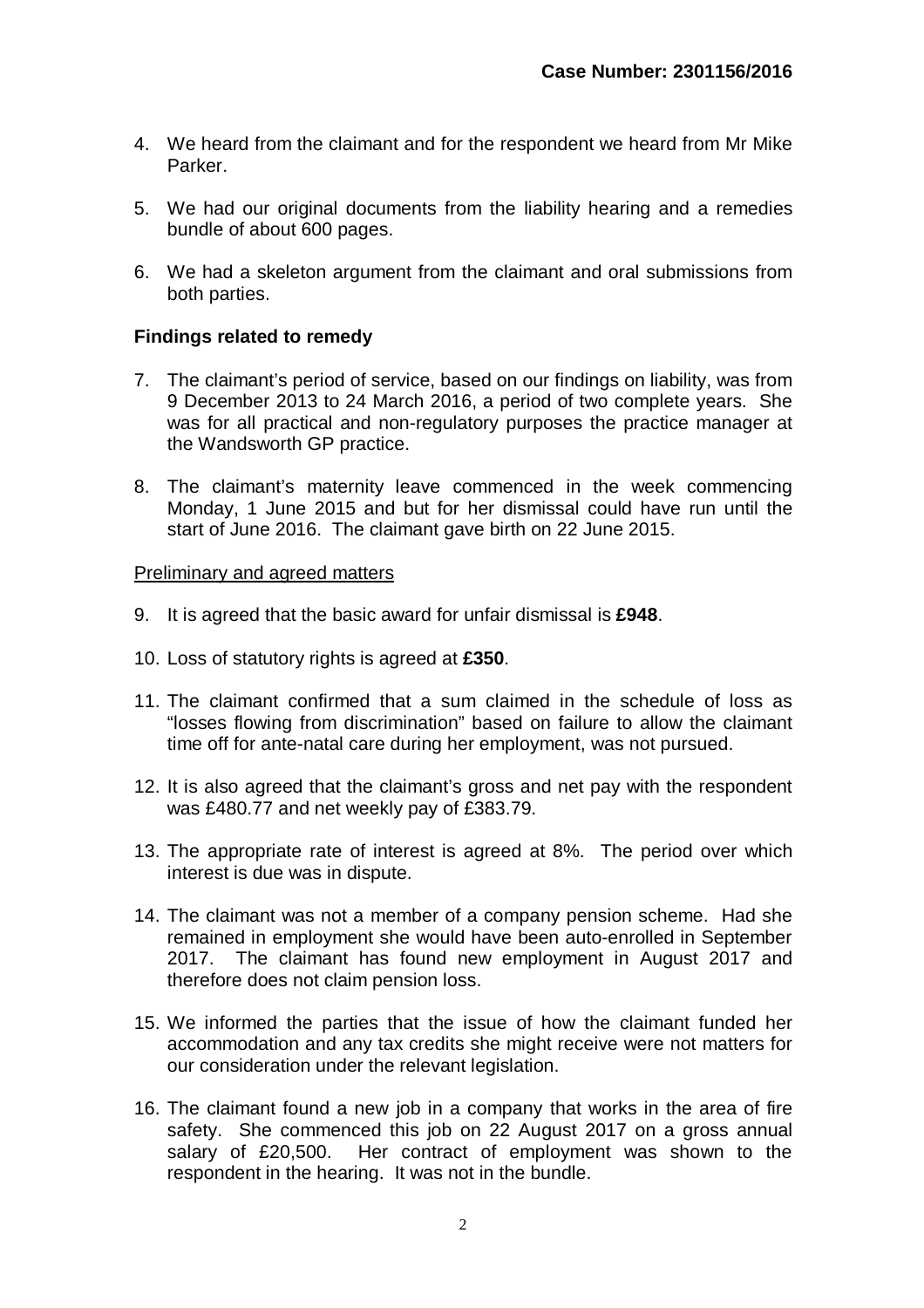### Financial Losses

- 17. The respondent's case is that the claimant suffered no financial loss because she did not intend to return to work for the respondent. We do not accept this submission. The respondent based this on conversations that they said the claimant had with others in April 2015, fourteen months before the end of her maternity leave. As we found at liability stage, a person's circumstances can change dramatically in 14 months and the claimant was entitled to change her mind.
- 18. The respondent also submits that the claimant failed to take proper steps to mitigate her loss. We had a large bundle of documents showing job advertisements and some applications. The bundle showed a single job application in September 2016 and thereafter seven in January 2017, six each in April and May 2017, 29 in June 2017 and 21 in July 2017. The claimant found work in August 2017.
- 19. The claimant said that she had applied for many more jobs and in oral evidence gave numbers of job applications, for example she said she applied for 10 in July 2016, 9 in August 2016 and 17 for September. The claimant's oral evidence was that she had made a consistent job search from June 2016.
- 20. Other than the jobs referred to at paragraph 18 above, there was no disclosure of documents showing any other applications save for 2 pages (529 and 530) showing a print-out from the claimant's phone disclosing 11 job applications in February 2017. There was only 1 documentary record of a job application in 2016 (ie September 2016).
- 21. The claimant said that she did not know why these documents were not in the bundle. She said she had disclosed them to her solicitors. The claimant's counsel said that the tribunal and the respondent could inspect the claimant's phone. We considered this most unsatisfactory that we and the respondent should be asked search through the claimant's phone to find these applications. This is unacceptable when the claimant has had legal representation throughout and we made an order for disclosures of documents related to remedy to take place on or before 3 August 2017 (liability judgement paragraph 114).
- 22. We considered the claimant's oral evidence that she had applied for other jobs set against the failure to disclose the relevant documentary evidence. The burden is on the respondent to show failure to mitigate loss. The respondent said that it discharged this by pointing to the failure to disclose and the fact that, on their case, once the claimant actively sought work, she secured interviews and ultimately a job.
- 23. The claimant's oral evidence was that the first interview she attended was in May 2017 at an NHS GP clinic in Victoria. She then had an interview in June 2017 with the Priory to be based in Wimbledon. She had another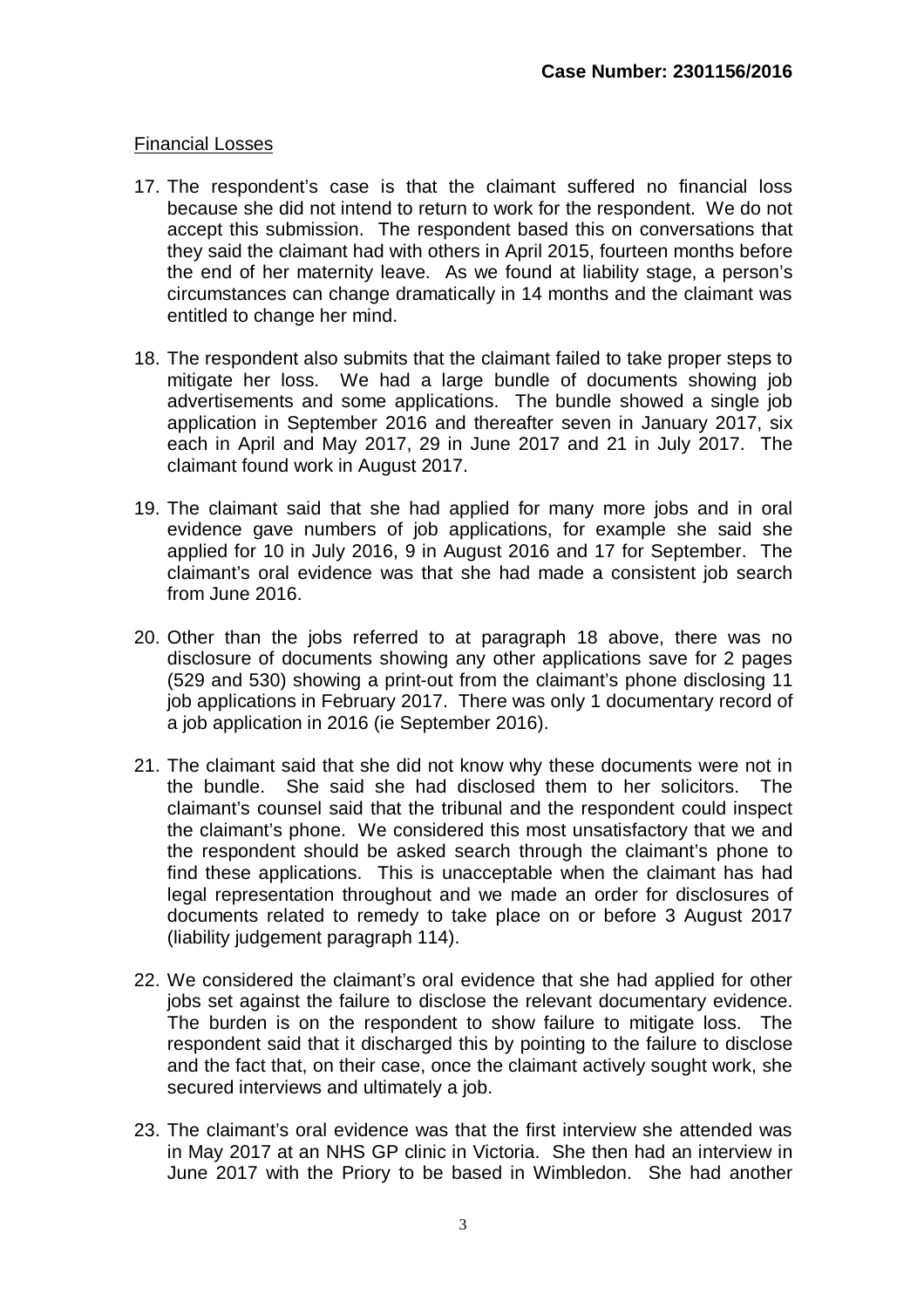interview in June 2017 in Harley Street and an interview in July 2017 with a Physio company but this proved unsuitable as it required her to work across 8 clinics. The claimant had an interview at Wandsworth Council in July 2017. The claimant attended an interview in August 2017 and secured the job which she started on 22 August 2017.

- 24. Despite the production of a supplemental witness statement for the claimant, referring to the February 2017 job applications at pages 529-530, there was no disclosure of any other earlier applications. This was therefore despite having another opportunity to review the evidence and the bundle. The issue of mitigation has been live in the claimant's mind since at least January 2017 when it was raised in a telephone hearing with Regional Judge Hildebrand.
- 25. Initially the claimant set her sights on a job with a comparable salary providing at least £25,000 gross per annum. She thought she could obtain a job as a practice manager at around £28,000 but was prepared to settle for £25,000. She ultimately settled for a job that paid less, but with prospects for her to advance once she has six months service. The job she has obtained is convenient in terms of location and hours and ties in with her childcare responsibilities. Although her heart is set on the medical field, she has taken a job outside her chosen field.
- 26. We find that after a period of six months of job searching, therefore by the end of 2016, this was the point at which the claimant should have reduced her aspirations and found work outside the medical field and at a slightly lower salary. In February 2017 (based on pages 529-530) the claimant was continuing to apply for Practice Manager and jobs in the medical sector.
- 27. We therefore limit the claimant's loss of earnings to a period of six months. She is a highly presentable intelligent woman who has a lot of experience. We find that once she reduced her aspirations the job interviews came thick and fast followed by the offer of a job.

## Injury to feelings

- 28. It was submitted by the claimant's counsel that we should make an award for injury to feelings for a period going back to May 2015 when, it was submitted that Mr Parker first started indicating an intention to dismiss the claimant.
- 29. We do not accept this submission. The act of unfavourable treatment is the dismissal. At the outset of the liability hearing, the claimant sought to expand the issues (liability judgment paragraph 18) to include matters such as a conversation with Mr Parker in May 2015. We refused leave to amend. We make our award for injury to feelings based on our finding that the act of unlawful discrimination was the dismissal which took place on 24 March 2016. Interest therefore runs from the date of dismissal 24 March 2016.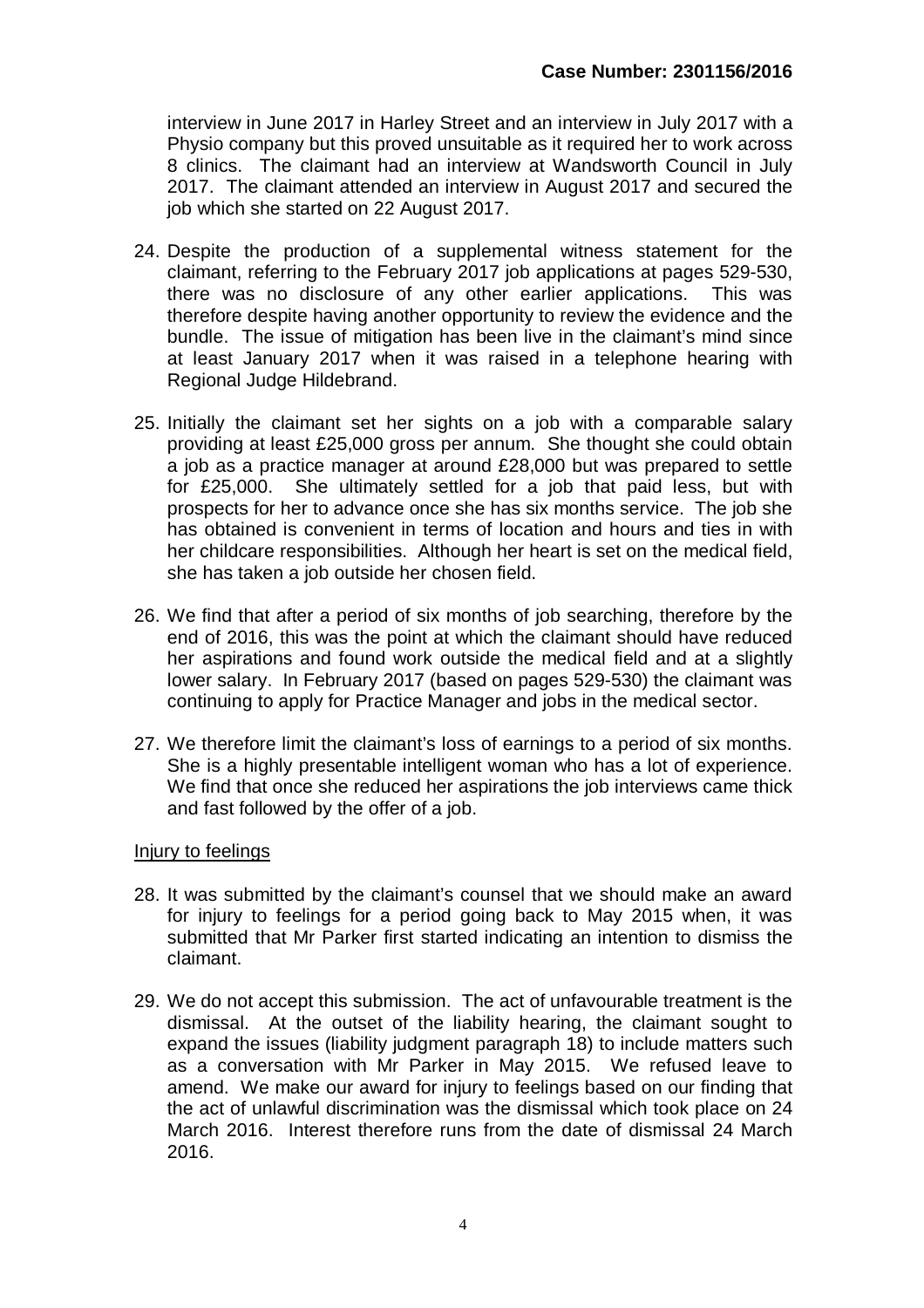- 30. As to the level of the award, the claimant submitted that it should be in the middle Vento band between £12,000 to £14,500 plus the 10% increase following *Simmons v Castle*. The respondent submitted that the award should be in the lower half of the lower band. This would therefore be £3,000 or below, subject to the 10% uplift. It was submitted that the injury to feelings for dismissal was transient and not enduring.
- 31. The claimant's evidence was that her dismissal brought her stress and anxiety, she felt shell-shocked not knowing where to turn. It affected the joy she should have experienced with the birth of her son. The claimant was not pregnant when she was dismissed but had a young baby to look after. We do not accept that she was more vulnerable because she was pregnant because she had given birth nine months prior to her dismissal.
- 32. She was upset and emotional at the prospect of a lack of earning an income to provide for her new baby and her daughter.
- 33. The purported conduct dismissal placed the claimant under a cloud and she had no opportunity to answer this. The dismissal email of 24 March 2016 referred to the claimant's behaviour as "totally inappropriate and unacceptable" and that it would have resulted in instant dismissal. This would be upsetting for anyone.
- 34. We find that the award falls within the middle band and just below the middle of that band at £10,000. With the 10% uplift this is £11,000.
- 35. We have considered whether the claimant should be awarded an uplift for any unreasonable failure to follow the ACAS Code. The respondent accepts the finding that there was a failure to follow any procedure but says they did not do so because the claimant was pregnant. We found that it would have been open to them, if they wished to pursue a conduct disciplinary, to await the claimant's return and follow the procedure at that point. We cannot accept that pregnant employees should be exempt from a fair procedure because of their pregnancy, this would be discrimination of itself.
- 36. We find that there was an unreasonable failure to follow the ACAS Code and we award an uplift of 25%. There was no attempt to follow any sort of procedure.
- 37. The respondent submits that the amount of the award should be reduced because of the claimant's failure to appeal. No right of appeal was given. We find that it was not unreasonable for the claimant to fail to appeal in the particular circumstances of this dismissal and where no right of appeal was presented to her.

# **The relevant law**

38.Under section 123 Employment Rights Act 1996,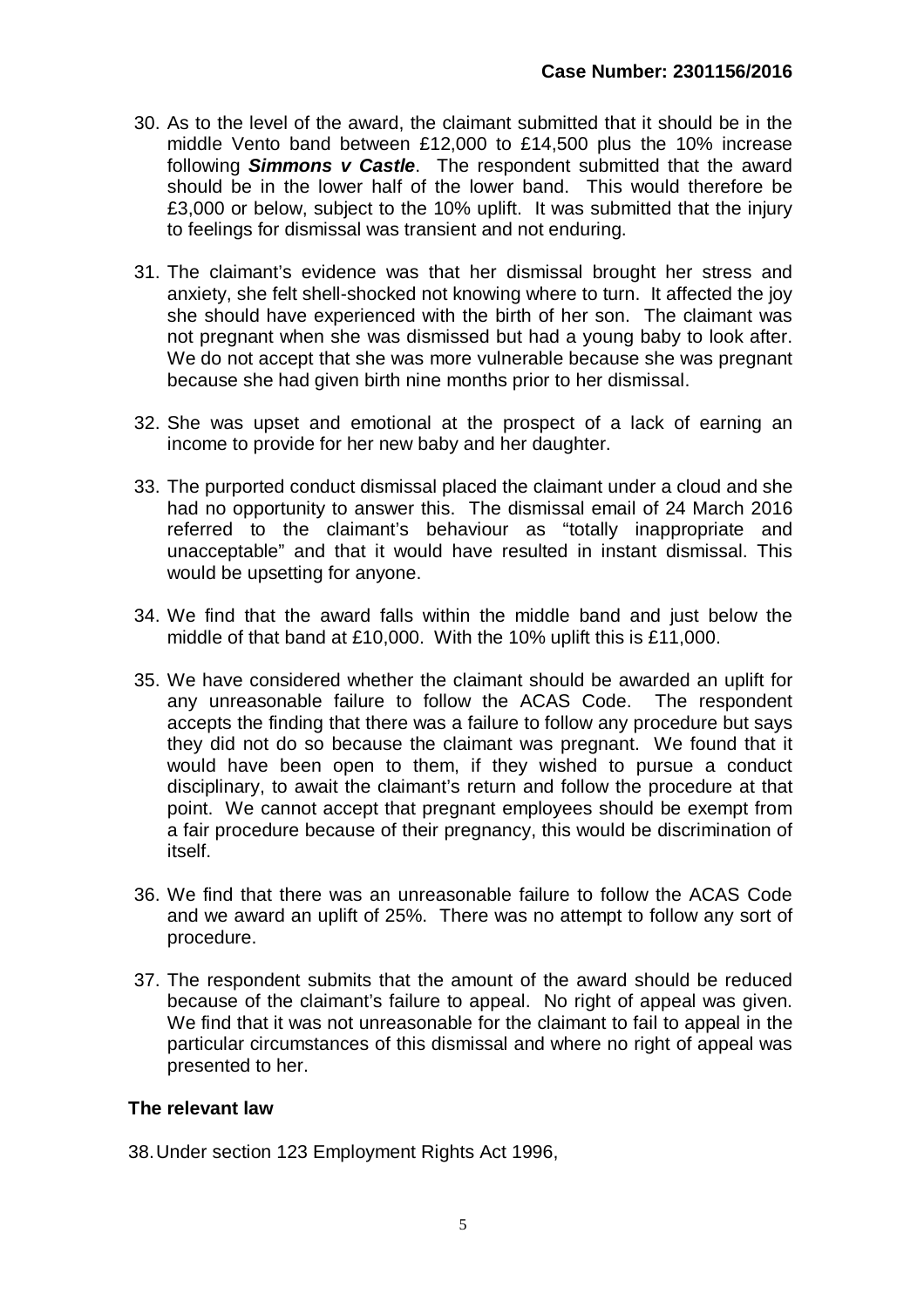*(1) Subject to the provisions of this section and sections 124, 124A and 126, the amount of the compensatory award shall be such amount as the tribunal considers just and equitable in all the circumstances having regard to the loss sustained by the complainant in consequence of the dismissal in so far as that loss is attributable to action taken by the employer.*

*(2) The loss referred to in subsection (1) shall be taken to include—*

*(a) any expenses reasonably incurred by the complainant in consequence of the dismissal, and*

*(b) subject to subsection (3), loss of any benefit which he might reasonably be expected to have had but for the dismissal.*

*(3) The loss referred to in subsection (1) shall be taken to include in respect of any loss of—*

*(a) any entitlement or potential entitlement to a payment on account of dismissal by reason of redundancy (whether in pursuance of Part XI or otherwise), or*

*(b) any expectation of such a payment,*

*only the loss referable to the amount (if any) by which the amount of that payment would have exceeded the amount of a basic award (apart from any reduction under section 122) in respect of the same dismissal.*

*(4) In ascertaining the loss referred to in subsection (1) the tribunal shall apply the same rule concerning the duty of a person to mitigate his loss as applies to damages recoverable under the common law of England and Wales…...*

- 39.Awards for injury to feelings are compensatory. They should be just to both parties, fully compensating the claimant (without punishing the respondent) only for proven, unlawful discrimination for which the respondent is liable. Tribunal's must remind themselves of the value in everyday life of the award by reference purchasing power or earnings.
- 40.There are three bands for award for injury to feelings following *Vento Chief Constable of West Yorkshire Police 2003 IRLR 102 CA* and uprated in *Da'Bell v NSPCC 2010 IRLR 19 EAT***.** The lower band is £500-£6000, the middle band is £6000-£18,000 and the upper band is £18,000-£30,000. There has been a recent consultation exercise on the *Vento* bands but they remain at the date of this hearing as stated here.
- 41.The Court of Appeal recently confirmed in the case of *De Souza v Vinci Construction UK Ltd 2017 EWCA Civ 879,* having reviewed the EAT authorities, that the proper level of general damages should be increased by 10% following *Simmons v Castle 2012 EWCA Civ 1288.*
- 42.We are obliged to consider whether to award interest on awards for discrimination. The basis of calculation is set out in the *Employment Tribunals (Interest on Awards in Discrimination Cases) Regulations 1996 SI 2803* (as amended). For injury to feelings interest is for the period beginning on the date of the act of discrimination and ending on the day the amount of interest is calculated. For financial loss interest commences at a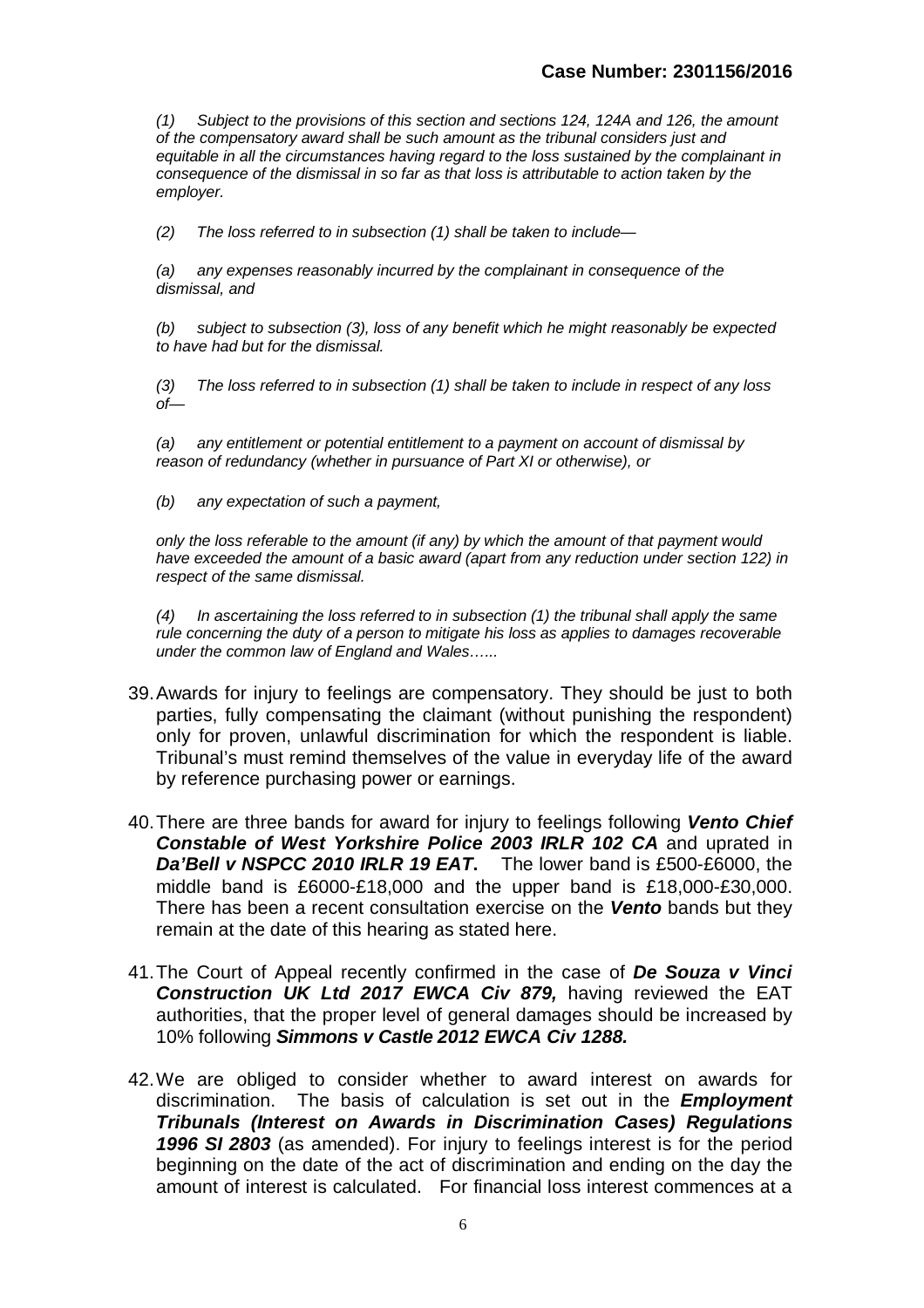mid-point.

- 43.The claimant relied on the case of *Keohane v Commissioner of Police for the Metropolis 2004 EqLR 386 EAT* where the award for injury to feelings was £9,000 and *Stone v Ramsay Health Care UK Operations Ltd 2010 EqLR 93* where the award was £18,000. The claimant accepted that this case was not as serious as *Stone* as this involved a sustained campaign of discrimination.
- 44.The respondent orally referred to *Ministry of Defence v Cannock 1994 IRLR 509* but did not provide a copy of this authority.
- 45.Section 207A of the Trade Union and Labour Relations (Consolidation) Act 1992 provides as follows in relation to the uplift in respect of the ACAS Code on Disciplinary and Grievance Procedures 2015.

*(1) This section applies to proceedings before an employment tribunal relating to a claim by an employee under any of the jurisdictions listed in Schedule A2.*

*(2) If, in the case of proceedings to which this section applies, it appears to the employment tribunal that—*

*(a)* the claim to which the proceedings relate concerns a matter to which a relevant *Code of Practice applies,*

- *(b) the employer has failed to comply with that Code in relation to that matter, and*
- *(c) that failure was unreasonable,*

*the employment tribunal may, if it considers it just and equitable in all the circumstances to do so, increase any award it makes to the employee by no more than 25%.*

#### **The award**

- 46.After delivering our decision orally we sought the assistance of counsel with the calculation of the award and collectively (tribunal and counsel) we worked through the following figures.
- 47.The award for financial loss is 26 weeks at £383.79 = **£9,978.54.**
- 48.The award for injury to feelings including *Simmons v Castle* uplift is **£11,000.**
- 49.There is no award for future loss of earnings.
- 50.It is agreed that the basic award for unfair dismissal is **£948**.
- 51.Loss of statutory rights is agreed at **£350**.
- 52.We considered with the parties whether the award for financial loss should fall under unfair dismissal or discrimination. We were not aware of and not